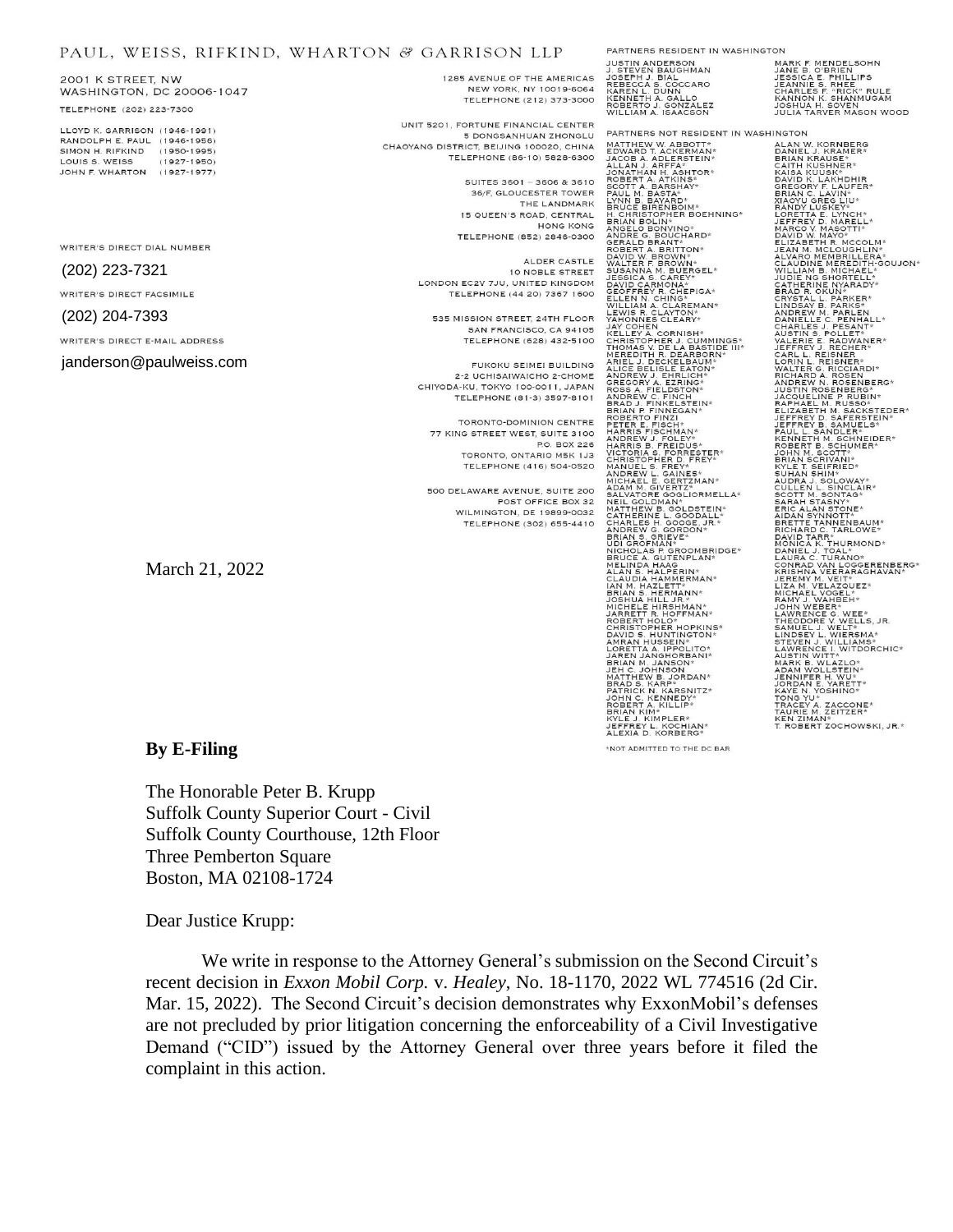# The Honorable Peter B. Krupp 2

In *Healey*, ExxonMobil asserted Section 1983 claims to enjoin the Attorney General's CID. *Id.* at \*1. The Second Circuit held that res judicata (claim preclusion) barred those claims because ExxonMobil had challenged the CID in state court. *Id.* at \*12 (finding that "the claims brought in the federal action could have been raised in the CID proceeding and are therefore identical for purposes of Massachusetts res judicata law.") The Court explained: "Exxon's state court petition and federal complaint . . . [b]oth identify the same relevant injury: *the CID's* alleged violation of various federal constitutional provisions and their state analogues." *Id.* at \*10 (emphasis added). Because the state court proceedings challenging the CID had already been resolved in favor of the Commonwealth, the Second Circuit concluded that any further challenge to the CID was precluded. *Id.* at \*13.

The Second Circuit's analysis demonstrates why the Commonwealth's motion to strike should be denied insofar as it is based on issue preclusion for two reasons. *First*, the Second Circuit correctly identifies the subject matter of the prior litigation in state and federal court: the validity of the Attorney General's CID. *See id.* at \*10. ExxonMobil's defenses in this action are not based on the validity of the CID issued in 2016. They arise from the Commonwealth's civil action, which was filed over three years later in 2019. The civil complaint was not the subject of the prior proceedings in state or federal court, and the Second Circuit's decision does not refer to the complaint or to ExxonMobil's defenses based on the content of the complaint or the timing of its filing.

The Attorney General misconstrues the Second Circuit's decision as a certification of the Attorney General's good faith in all of its past, present and future dealings with ExxonMobil. There is no basis in law or logic for treating it as such, and the law constraining government enforcement is to the contrary. For instance, "a finding by the jury of probable cause to arrest should not preclude consideration of an abuse of process claim" because "[p]robable cause at the time of the arrest does not equate necessarily with subjective good faith in filling out an arrest report at a later time." *Gutierrez* v. *Mass. Bay Transp. Auth.*, 437 Mass. 396, 408 (2002). The same reasoning applies here: upholding a CID does not bar challenges to a later-filed civil action. To hold otherwise would convert the Attorney General's considerable advantage in CID proceedings, in which a "party moving to set aside a CID bears a heavy burden to show good cause why it should not be compelled to respond," into an unfair advantage in subsequent civil proceedings where the burdens facing plaintiff and defendant are meant to be level. *CUNA Mut. Ins. Soc.* v. *Att'y Gen.*, 380 Mass. 539, 544 (1980).

*Second*, the standard for claim preclusion, which the Second Circuit applied, differs significantly from the standard for issue preclusion applicable to the Commonwealth's motion. Issue preclusion requires a showing that the issue was "*actually* decided" in the earlier proceeding, but claim preclusion requires only that the claim "*could have* been raised" in the prior proceeding. *Lucky Brand Dungarees, Inc.* v. *Marcel Fashions Grp.,*  Inc., 140 S. Ct. 1589, 1594 (2020) (emphasis added). The Second Circuit applied the claim